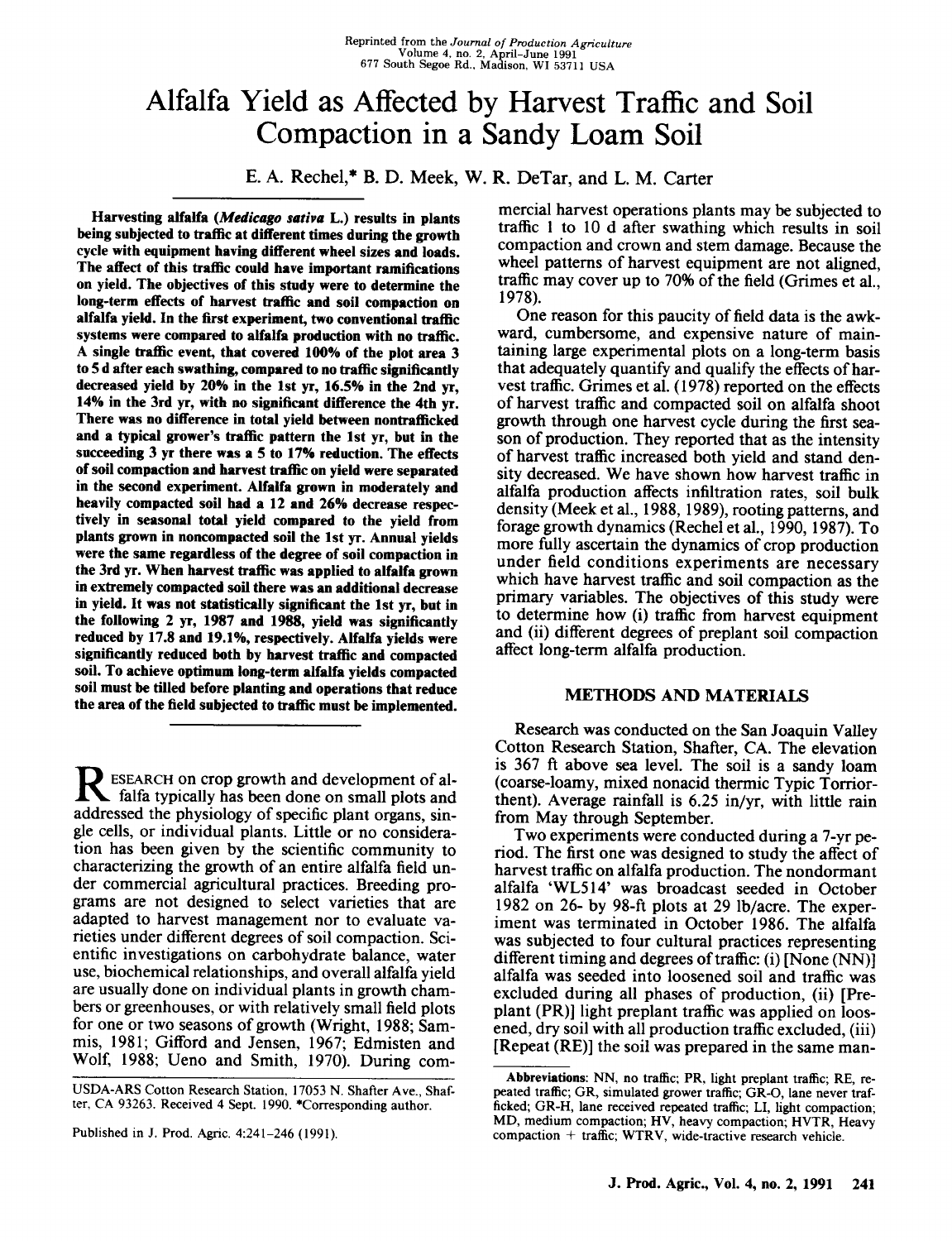ner as the PR treatment with 100% of the surface area of each plot trafficked 3 to 5 d after every harvest, and (iv) [Grower (GR)] alfalfa was seeded into loosened soil and a traffic pattern simulating a grower's production system applied 3 to 5 d after each harvest and covered 59% of the area of each plot. This wheel pattern created several traffic lanes the length of plot. Two of these were selected for detailing the change in stand density with time and were defined as (i) GR-O, a lane that was never trafficked, and (ii) GR-H, a lane that received multiple tractor passes after each harvest. Details on traffic patterns and management practices are described by Meek et al. (1989) and Rechel et al. (1987).

The second experiment, conducted from 1986 to 1988, was to differentiate the effect of soil compaction from harvest traffic on alfalfa production. Nondormant alfalfa `CUF 101' was sown on 14 Apr. 1986 at 32 lb/acre onto plots 26 by 65 ft and the experiment terminated October 1988. Triple superphosphate was broadcast at 144 lb P/acre in June 1986. In February 1986, all plots were chiseled to a depth of 1.5 ft with shanks spaced on 1-ft centers to reduce variation due to previous soil management. The soil treatments, established in March 1986, consisted of three levels of preplant soil compaction, and a fourth treatment which combined heavy preplant compaction with additional harvest traffic. Treatments were:

- 1. Light compaction (LI). An 8-ply, B.F. Goodrich 18.4-34 tire, inflated to 6 psi with a 3000-lb load, was driven over 100% of the area of each plot. This was done to insure high infiltration rates and optimum yields as quantified in the first experiment (Meek et al., 1988).
- 2. Medium compaction (MD). Plots were first flooded, then 100% of the area was compacted 4 d later with the same tire used in the above treatment inflated to 20 psi with a 6500-lb load.
- 3. Heavy compaction (HV). Plots were flooded, then 4 d later 100% of the area was compacted with a B.F. Goodrich 10.00-20 12-ply tire, inflated to 40 psi with a 6000-lb load.
- 4. Heavy compaction  $+$  Traffic (HVTR). Plots were established in the same manner as the HV plots. In addition, 100% of each plot was trafficked 3 to 5 d after every harvest with an 8-ply, B.F. Goodrich 18.4-34 tire inflated to 20 psi with a 4000-lb load to simulate rake and baler traffic.

All cultural operations for all treatments in both experiments were accomplished with tools suspended from the wide-tractive-research-vehicle (WTRV) which completely spanned the entire plot width, thus eliminating unprescribed traffic from the cropped area. Foot traffic was not allowed in any plot. Whole plots were harvested for yield data in both studies with a swather attached to the WTRV when 50 to 70% of the regrowth buds were  $1/3$  to  $3/4$  in. long. In the first experiment alfalfa was irrigated when treatments averaged 50% of the available soil moisture measured to a depth of 2 ft using a neutron probe. In the second experiment treatments were irrigated when the average Crop Water Stress Index was  $\geq 0.25$ . Treatments in both experiments received the same amount of water each production season. Plots were flood irrigated using the raised wheel paths, on which the WTRV drove, as levees.

Infiltration rate was determined by measuring the drop in water level in the irrigation basin. Soil bulk density was measured using a two-probe density gauge (Model 2376, Troxler Lab, Triangle Park, NC)'. Detailed methods were reported in Meek et al. (1988, 1989). Soil penetration resistance was measured using a semiautomatic penetrometer with a 30° cone with a 0.2-sq in. cross-sectional surface area mounted on the WTRV. Penetrometer measurements were taken 3 d after irrigation. No soil bulk density or penetrometer resistance are presented for the GR treatment because of the wide variability in soil characteristics due to traffic patterns.

Both experiments were randomized complete block designs with four treatments and six replications. Alfalfa yields were analyzed as a split-plot design repeated over time for each year.

## **RESULTS**

#### **First Experiment**

The RE treatment reduced annual accumulated yields by 20, 16.5, and 14% in 1983, 1984, and 1985, respectively, compared to NN (Table 1). Yield for GR

<sup>&#</sup>x27;This paper only reports the results of research. Trade names and company names are included for the benefit of the reader and do not imply any endorsement or preferential treatment of the product by the authors or the USDA.

| Table 1. Drv matter vield of alfalfa subjected to harvest |  |
|-----------------------------------------------------------|--|
| traffic during 4 yr (1983-1986), soil bulk density, pene- |  |
| trometer resistance, and infiltration rates.              |  |

| Year | Traffic<br>treatments | Yield            | Bulk<br>density†   | Penetrometer<br>resistance <sup>+</sup> | Infiltration<br>rates |
|------|-----------------------|------------------|--------------------|-----------------------------------------|-----------------------|
|      |                       | ton/acre         | lb/cu ft           | lb/sq in.                               | in./h                 |
| 1983 | None                  | $8.6a*$          | 102.3a             | 65а                                     | 0.53b                 |
|      | Preplant              | 8.7a             | 107.9b             | 118b                                    | 0.77a                 |
|      | Repeat                | 6.9 <sub>b</sub> | 108.5 <sub>b</sub> | 142с                                    | 0.76a                 |
|      | Grower                | 8.4a             |                    |                                         | 0.59 <sub>b</sub>     |
| 1984 | None                  | 11.1a            | 104.8a             | 98a                                     | 1.50b                 |
|      | Preplant              | 11.1a            | 108.5b             | 155b                                    | 1.89a                 |
|      | Repeat                | 9.3b             | 113.5c             | 231c                                    | 0.79d                 |
|      | Grower                | 9.7 <sub>b</sub> |                    |                                         | 1.06c                 |
| 1985 | None                  | 11.3a            | 104.2a             | 100a                                    | 1.75b                 |
|      | Preplant              | 10.9b            | 106.0a             | 135b                                    | 1.89a                 |
|      | Repeat                | 9.7c             | 111.6b             | 286с                                    | 1.18d                 |
|      | Grower                | 9.4c             |                    |                                         | 1.25c                 |
| 1986 | None                  | 10.1a            | 106.0a             | <b>86a</b>                              | 2.03ab                |
|      | Preplant              | 10.0a            | 107.9a             | 120b                                    | 2.34a                 |
|      | Repeat                | 9.5a             | 112.9b             | 233c                                    | 1.26 <sub>b</sub>     |
|      | Grower                | 9.6a             |                    |                                         | 1.74ab                |

\* Values within a column, within a year, followed by the same letter are not significantly different as determined by LSD  $(P \le 0.05)$ .

t Data for bulk denisty are taken from the 10-in. depth, which is generally where the maximum values occurred.

Data for penetrometer resistance are taken from the 15-in. depth, which is generally where the maximum values occured.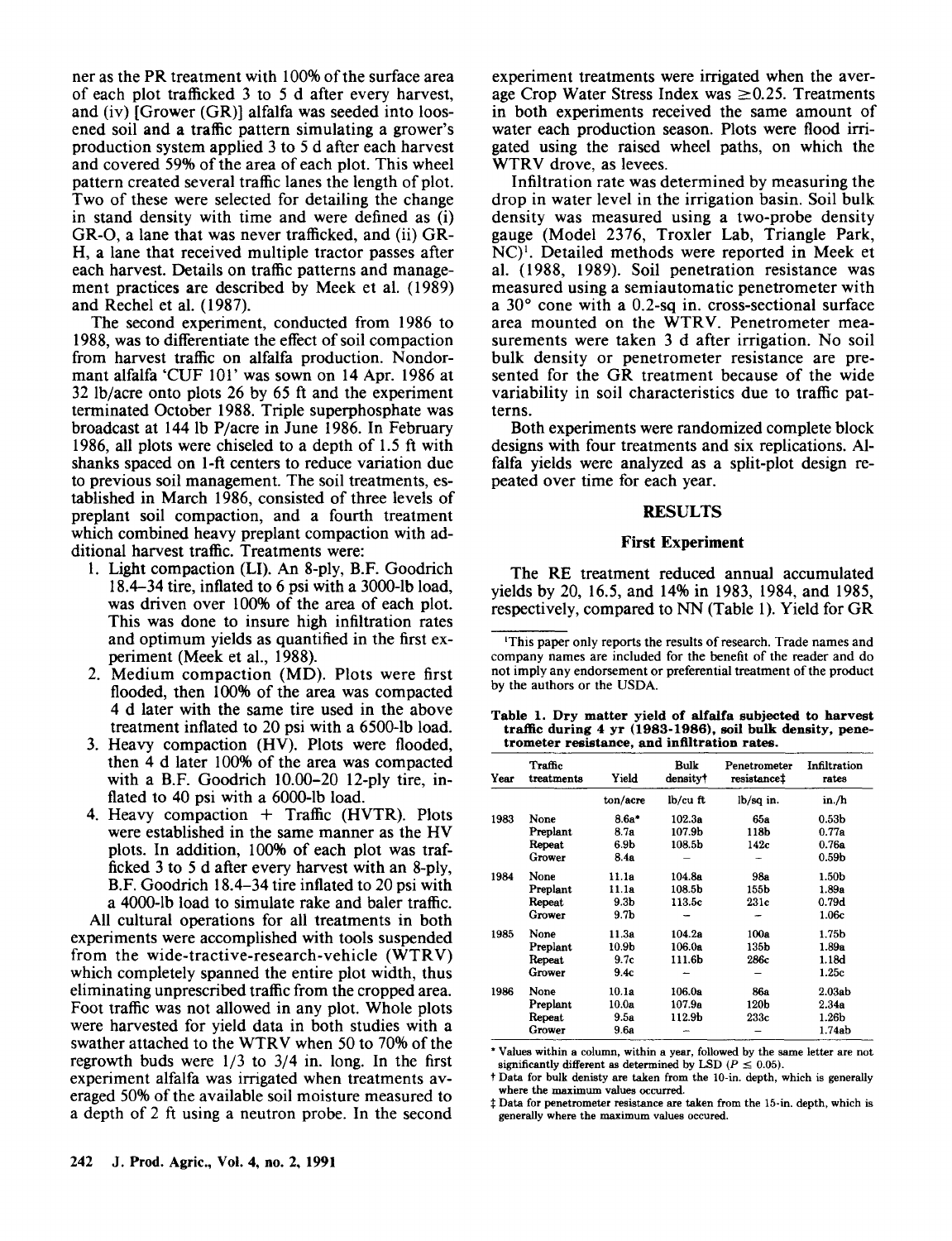was similar to NN and PR the 1st yr. In the following years, yields from the GR treatment were reduced by 12.7% (1984) and 16.9% (1985) compared to NN. There was no statistical difference among treatment yields in 1986. Yields from the nontrafficked treatments increased an average of 21% from 1983 to 1984, but showed essentially no change from 1984 to 1985. Annual yields of GR and RE increased an average of 19% from the 1st to the 2nd yr of production and remained essentially unchanged for the remainder of the experiment. In contrast there was an 8 and 10% decrease from 1985 to 1986 in the treatments with no traffic resulting in no statistical difference among all treatments the final year. This reduction in yield could be ascribed to natural changes in plant vigor since stand density was similar among NN, PR and the trafficked treatment RE (Fig. 1A).

Yield differences from individual harvests, actual and absolute, varied as the production season progressed (Fig. 2A). This was a typical production pattern when compared to reports in similar climatic conditions (Donovan and Meek, 1983). Actual yields

were low in the spring, improved as day length increased, and dropped in the fall. Yields were generally similar among treatments the first harvest (Fig. 2A). This harvest had no plant damage from traffic since the last application was the previous fall. The significant differences among treatments were a result of yields from the second harvest to the final harvest. Even though yield was declining as the season progressed absolute differences were fairly similar during this time (Fig. 3).

Stand density was not significantly reduced by the single traffic event after each harvest in RE, but was by multiple tractor passes (GR-H) (Fig. 1A). A relatively constant difference between GR-H and the other treatments observed during this time suggests that the initial decline occurred in 1983, the first production year. The similar rate of decline in stand density among treatments from 1984 through 1986 must be attributable to inherent plant growth characteristics and not harvesting procedures.

The effect of traffic on soil physical condition as measured by soil bulk density, penetrometer resist-





**Fig. 1. Stand density of alfalfa subjected to A) harvest traffic, and B) preplant soil compaction and harvest traffic. The vertical bars represent LSD at the 0.05 probability level. Curves in both experiments were fitted by hand.**

**Fig. 2. Alfalfa yield at each harvest as affected by A) no traffic**  $(\Box)$ **, grower's simulated traffic (0), and total area trafficked after each** harvest  $($ **)** over a 4-yr period, and B) by light  $($   $\Box$ ), medium  $(\blacksquare)$ , and heavy preplant compaction  $(\bigcirc)$ , and heavy preplant compaction plus traffic after each harvest ( $\bullet$ ) over a 3-yr period.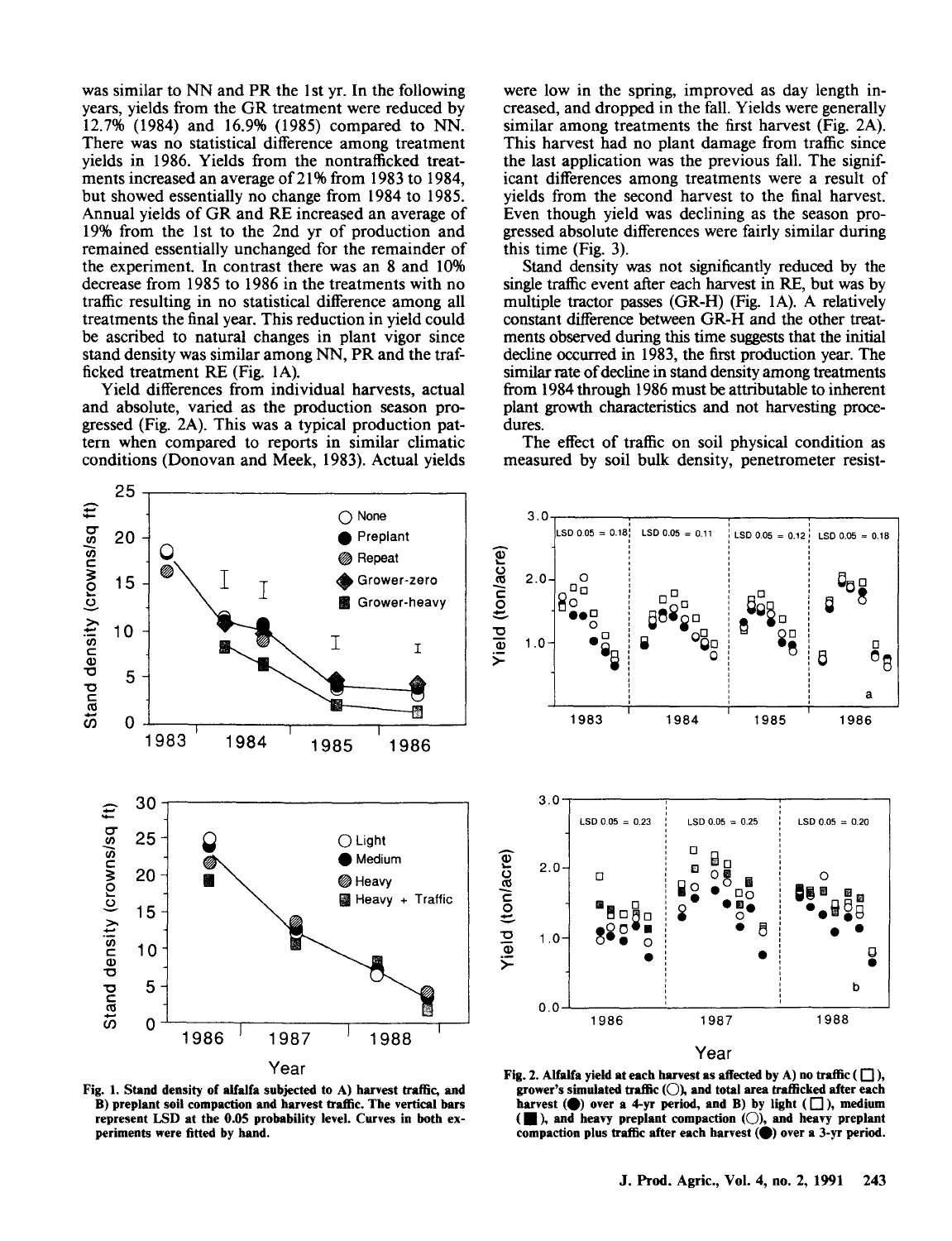

**Fig.** 3. **Absolute differences in yield between nontrafficked** (NN) **and repeated traffic (RE) treatments with each progressive harvest for the production years 1983 to 1985.**

ance, and infiltration rates is shown in Table 1. Maximum bulk density was consistently lower in NN than RE. Maximum penetrometer resistance showed a similar relationship among the NN and RE treatments, while PR was intermediate between the two treatments. Infiltration rate was generally greater in the PR treatment where the entire plot was "lightly" compacted before planting with no traffic during production. After the 1st yr, rates were lowest in treatments receiving traffic during production.

These three soil characteristics, that measured the intensity of each treatment, can generally be related to annual yield. Bulk density was highest in RE which had a lower yield than NN and PR except in 1986. There was a consistent statistical difference in penetrometer resistance among treatments, though the magnitude changed through the experiment. Again RE had the highest resistance and showed a lower yield. The PR had a yield similar to NN, but a statistically higher penetrometer resistance. Infiltration rates increased in all treatments throughout the 4-yr study, while productivity varied with years. There was no statistical difference in yield among treatments in 1986, but the soil characteristics had the same relative relationships as observed in previous years. This suggests an interaction with time which may be related to stand maturity.

## **Second Experiment**

The magnitude of difference in yields among treatments varied among individual harvests and among years (Fig. 2B). Fluctuations in yield with time were not similar to that observed in the first experiment except for 1987. Stand establishment in compacted soil and spring planting may explain the apparent equivalent yields from each harvest in 1986. Yields

**Table 2. Dry matter yield of alfalfa subjected to different levels of soil compaction during 3 yr (1986-1988), soil bulk density, penetrometer resistance, and infiltration rates.**

| Year | Traffic<br>treatments | Yield    | Bulk<br>density† | Penetrometer<br>resistance <sup>t</sup> | Infiltration<br>rates |
|------|-----------------------|----------|------------------|-----------------------------------------|-----------------------|
|      |                       | ton/acre | $lb/cu$ ft       | $lb/sq$ in.                             | in./h                 |
| 1986 | Light                 | $7.3a*$  | 111.0a           | 101a                                    | 0.87a                 |
|      | Medium                | 6.4b     | 116.0b           | 203b                                    | 0.23 <sub>b</sub>     |
|      | Heavy                 | 5.5c     | 114.8h           | 261c                                    | 0.16c                 |
|      | $Heavv + traffic$     | 5.0c     | 118.5h           | 274c                                    | 0.16c                 |
| 1987 | Light                 | 14.4a    | 108.5a           | 188a                                    | 1.51a                 |
|      | Medium                | 13.6ab   | 115.4b           | 493b                                    | 0.40 <sub>b</sub>     |
|      | Heavy                 | 12.4b    | 114.7h           | 667c                                    | 0.42 <sub>b</sub>     |
|      | $Heavy + traffic$     | 10.2c    | 117.2h           | 638c                                    | 0.26 <sub>b</sub>     |
| 1988 | Light                 | 10.4a    | 112.2a           | 174а                                    | 3.04a                 |
|      | Medium                | 10.4ab   | 117.2b           | 377h                                    | 1.44b                 |
|      | Heavy                 | 10.5a    | 116.6b           | 638c                                    | 0.56c                 |
|      | $Heavy + traffic$     | 8.5b     | 119.1b           | 623c                                    | 0.45c                 |

Values within a column, within a year, followed by the same letter are not significantly different as determined by LSD  $(P \le 0.05)$ .

t Data for bulk density are taken from the 10-in depth, which is generally where the maximum values occurred.

Data for penetrometer resistance are taken from the 15-in. depth, which is generally where the maximum values occured.

from each harvest were relatively more constant in 1988 than 1987 and may reflect stand maturation.

The compacted treatments MD and HV had 12 and 25% lower annual yields than LI, respectively, in 1986 (Table 2). Statistically there was no difference in yield between HV and HVTR the 1st yr. The effect of soil compaction on yield was not as discernable in 1987 as in 1986, with MD statistically similar to both LI and HV and the difference between HV and LI down to 14%. By 1988, the final year, there was no significant differences in yield among compaction treatments. This was not due to an increase in HV from 1987 to 1988, but a substantial decrease of LI and MD by 28 and 23%, respectively. Compared to HV the harvest traffic in the HVTR treatment decreased forage production 18 and 19% in 1987 and 1988, respectively. As in the first experiment this decrease must be attributed to individual plant characteristics since stand density was the same all 3 yr (Fig. 1B).

There was no difference in maximum bulk density among MD, HV, and HVTR in any year although there were differences in tractor wheel weight and pressures when the plots were initially compacted (Table 2). The maximum bulk density in the LI treatment was significantly lower than the others. Maximum penetration resistance was however, different among all compaction levels. Although values increased from 1986 to 1987, the relative relationship among treatments was the same. Infiltration rate was always greatest in LI. Generally the more compaction the lower the rate. Every year there was an increase, but the relationship among treatments was relatively constant.

The difference in yield among treatments in the 1st yr of production could be directly related to these soil characteristics. The physical state of the soil, not traffic, was more important in determining yield. The same edaphic factors deemed important in for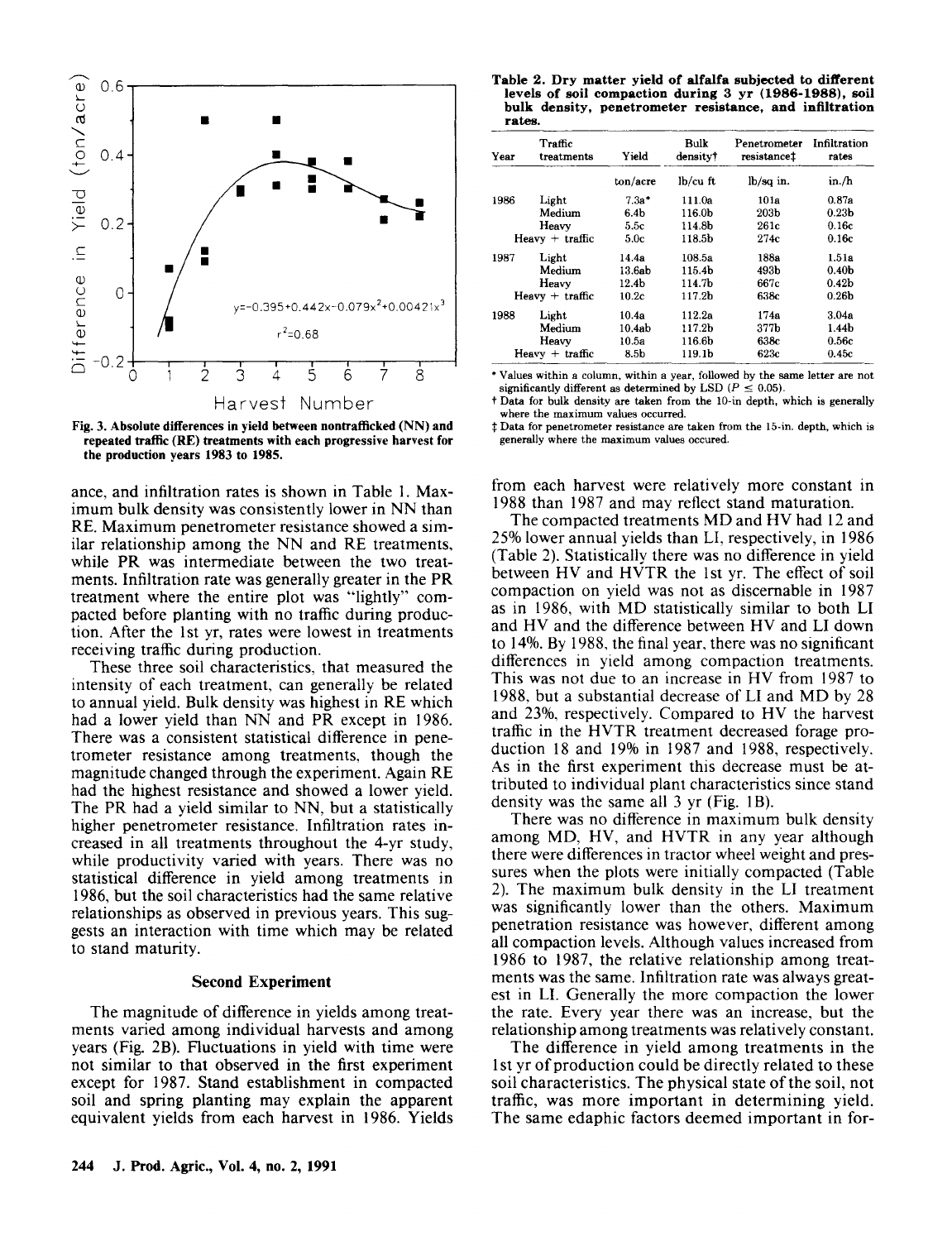age production in 1986 had less impact on yield in 1987, the 2nd yr. Infiltration rates of LI and MD were significantly different, but both treatments had similar yields. The HV and HVTR treatments had different yields, yet had statistically similar maximum penetrometer resistance and bulk density. By the 3rd yr, 1988, there was no statistical difference in yield among the three compaction treatments, but difference were still observed in all soil parameters. With the application of traffic at harvest, yield was significantly less than HV, but bulk density, penetrometer resistance, and infiltration rates were similar.

### **DISCUSSION**

Harvest traffic and soil compaction at times resulted in large reductions in yield, but did not always alter stand density. The RE treatment, single passes of harvest traffic 3 to 5 d after swathing, did not have a significantly different stand density compared to NN and PR over the 4-yr study, yet had a significantly reduced annual yield (Fig. 1A). This reduced yield can be attributed to damaged regrowth buds from the postharvest traffic (Grimes et al., 1978). The same observation can be made from the results of the second experiment: there was no difference in stand density among treatments throughout the study, but there were differences in yield (Fig. 1B). When plants were subjected to multiple tractor passes at harvest there was a significant decrease in stand density as observed in GR-H (Fig. 1A). Grimes et al. (1978) measured a large decrease in stand density and yield with multiple tractor passes, though their data was limited to one harvest 1.5 yr after planting. Rechel et al. (1987) also observed the same relationship from four individual harvests spread over 2 yr. How much of the yield reduction in GR can be attributed to this heavily trafficked lane is unknown since the entire treatment was harvested as one unit.

Yield from one specific harvest or season may not show the potential economic damage harvest traffic and soil compaction may have on alfalfa production. Because of the apparent interaction between yield, harvest traffic, and soil compaction, as seen in Table 1 and 2, correlating the effects of these variables should also take into account stand age and extent and intensity of traffic. An example was the growers simulated traffic pattern (59% of the soil surface receiving traffic) which caused a 10% decrease in the overall 4 yr yield when compared to no traffic (NN) (Table 3). However, in the 1st and 4th yr there was no statistical difference. The evaluation of long-term results are needed to give important information on evaluating the effects of new management practices.

Sowing alfalfa in soil that has been lightly compacted before planting, as in the PR treatment of the first experiment and the LI treatment of the second experiment, was not detrimental to forage production; on the contrary, this resulted in high infiltration

**Table 3. Total alfalfa yield, over the experimental period,** *as affected* **by harvest traffic and soil compaction.**

| Experiment        | Treatment                | Total vield<br>(ton/acre) | Relative<br>percent<br>yield |
|-------------------|--------------------------|---------------------------|------------------------------|
| First experiment  |                          |                           |                              |
| Harvest traffic   | None (NN)                | 41.2                      | 100                          |
|                   | Preplant (PR)            | 40.7                      | 98.8                         |
|                   | Repeat (RE)              | 35.5                      | 86.2                         |
|                   | Grower (GR)              | 37.1                      | 90.0                         |
| Second experiment |                          |                           |                              |
| Soil compaction   | Light (LI)               | 32.1                      | 100                          |
|                   | Medium (MD)              | 30.4                      | 94.7                         |
|                   | Heavy (HV)               | 28.4                      | 88.5                         |
|                   | $Heavy + Traffic (HVTR)$ | 23.7                      | 73.8                         |

rates and high yields. Lightly compacting a thoroughly loosened soil may establish an artificial orientation among soil particles that prevents their movement during the first irrigation. This resulted in better infiltration (Meek et al., 1988) and soil aeration during plant establishment.

The RE treatment, in the first experiment, was planted in non-compacted soil and was not subjected to traffic until 7 months later (Meek et al., 1987). During this time stand establishment proceeded with no damage from equipment traffic and the root system could exploit the soil to a depth of 5.9 ft (1.8 m) (Rechel et al., 1990). It was not until the end of the first production season that the soil reached a maximum bulk density (Meek et al., 1988). All treatments in the second experiment began in a compacted soil e.g., alfalfa growth was hampered from the time of initial establishment by the physical state of soil.

Traffic applied to alfalfa planted in highly compacted soil (HVTR) had a 26.2% total reduction in yield over the 3-yr-growth period compared to alfalfa planted in noncompacted soil and not subject to traffic (LI) (Table 3). When comparing HVTR to alfalfa planted in compacted soil with no traffic (HV) there was a 16.6% reduction. There was a 15.6% reduction in yield when comparing RE (comparable to the traffic of HVTR) to PR (comparable to the preplant soil conditions of LI) in the first 3 yr of the first experiment. Because the difference in varieties, planting dates, and the number of times harvest traffic was implemented, the similarity in yield reduction due to traffic (16.6 and 15.6%) must not be viewed as a universal amount, but only that plants damaged by traffic will substantially contribute to decreased forage production. When 59% of the plants were trafficked, from one to several times after swathing, there was a 10.0% long-term reduction in yield. This would probably be greater in normal harvesting procedures that require 10 to 12 days to complete and damage plants at different growth stages. The percent reduction caused by preplant soil compaction, calculated by comparing HV to LI, was 11.6%. It was unknown how soil compaction after crop establishment affects yield and it may be impossible to determine without confounding the results by damaging existing plants.